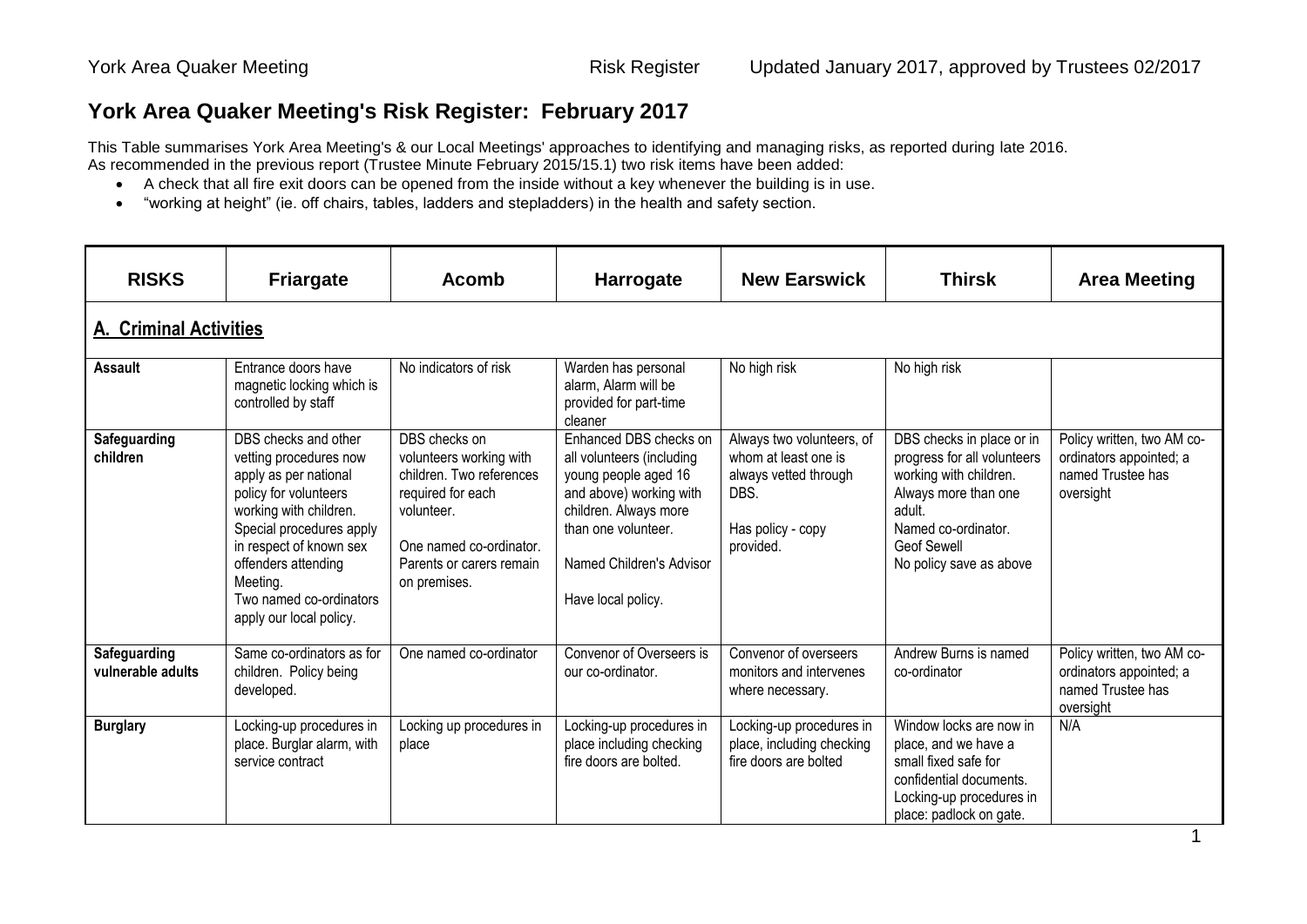| <b>RISKS</b> | <b>Friargate</b>                                                                                                                                                                                                                                                               | <b>Acomb</b>                                                                                                                                                     | Harrogate                                                                                                                                                   | <b>New Earswick</b>                                                                                                                                                                                                                                                                                                                                                                                                          | <b>Thirsk</b>                                              | <b>Area Meeting</b> |
|--------------|--------------------------------------------------------------------------------------------------------------------------------------------------------------------------------------------------------------------------------------------------------------------------------|------------------------------------------------------------------------------------------------------------------------------------------------------------------|-------------------------------------------------------------------------------------------------------------------------------------------------------------|------------------------------------------------------------------------------------------------------------------------------------------------------------------------------------------------------------------------------------------------------------------------------------------------------------------------------------------------------------------------------------------------------------------------------|------------------------------------------------------------|---------------------|
| <b>Theft</b> | Money is removed from<br>the office regularly. There<br>is a wall safe in the office<br>which is locked when no<br>staff are present. Staff are<br>on duty most of the time<br>when the building is open.<br>Records and archives are<br>secured, and access is<br>restricted. | Door is never left open<br>and unattended.<br>Bell warning is used when<br>no-one is on the door.<br>There is a locked<br>cupboard for sensitive<br>Information. | Warning notices<br>displayed and included in<br>Lettings Brochure. Few<br>casual callers.<br>Accounts/sensitive<br>information secured in<br>locked office. | Warning notices<br>displayed, including not<br>allowing use of toilets by<br>those not using building.<br>Cloakroom can be locked.<br>Front door has<br>locking/unlocking knob on<br>inside. During Meeting<br>doorkeeper has monitor<br>to alert to entry via front<br>door. Contractors warned<br>to keep building locked.<br>Archives in locked<br>cupboard, records in<br>locked cabinet, both with<br>restricted access | No money left on<br>premises. Warning notice<br>displayed. | N/A                 |
| Vandalism    | Access to the building is<br>restricted when not in use                                                                                                                                                                                                                        | Security precautions<br>improved after vandalism<br>in 2006, with regular<br>reviews.                                                                            | Minimal risk, so no action<br>required                                                                                                                      | Anti-climb measures (and<br>notice). Premises<br>checked at least three<br>times weekly                                                                                                                                                                                                                                                                                                                                      | Minimal apparent risk, so<br>no other action required      | N/A                 |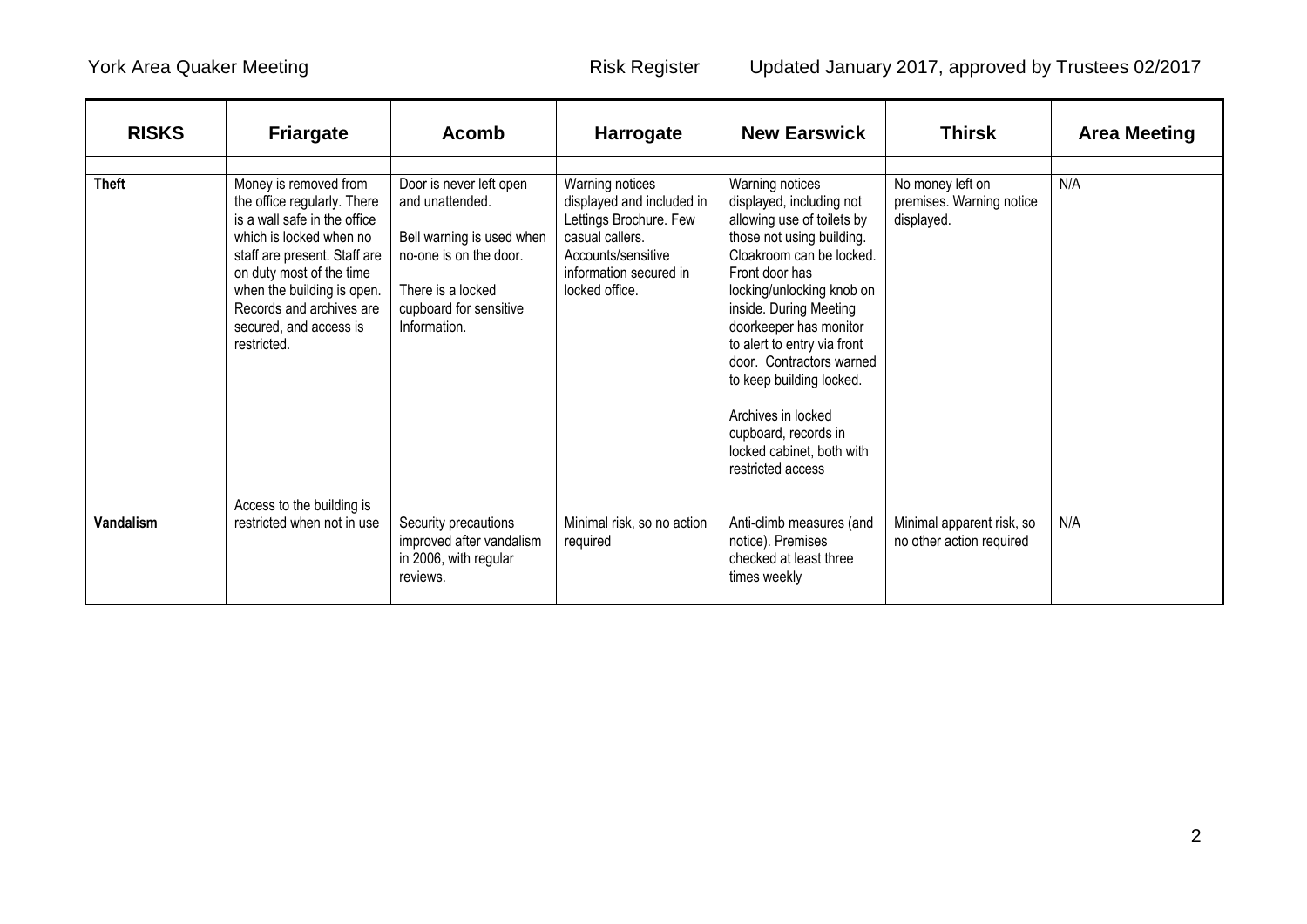| <b>RISKS</b>              | <b>Friargate</b>                                                                                                                                                | <b>Acomb</b>                                        | <b>Harrogate</b>                                                                                                                                                                                     | <b>New Earswick</b>                                                                                                    | <b>Thirsk</b>                                                                                                                                                                                                     | <b>Area Meeting</b>                                                                                                                                                                                   |
|---------------------------|-----------------------------------------------------------------------------------------------------------------------------------------------------------------|-----------------------------------------------------|------------------------------------------------------------------------------------------------------------------------------------------------------------------------------------------------------|------------------------------------------------------------------------------------------------------------------------|-------------------------------------------------------------------------------------------------------------------------------------------------------------------------------------------------------------------|-------------------------------------------------------------------------------------------------------------------------------------------------------------------------------------------------------|
| Water damage              | Archives stored above<br>floor level against risk of<br>water damage                                                                                            | Building structure is<br>surveyed every five years. | Regular maintenance of<br>down-pipes. No risk of<br>external flooding. Some<br>risk from flat roof<br>including guttering/water<br>drainage: monitored by<br><b>Warden and Premises</b><br>Committee | No significant risks, but<br>vigilance in respect of any<br>possible leakages.<br>Archives stored above<br>floor level | Building not currently at<br>risk of flooding, but<br>premises Committee will<br>deal with any leakages.                                                                                                          | N/A                                                                                                                                                                                                   |
| Loss of computer<br>files | Computer files backed-up<br>daily. Server has<br>mirrored hard drives; It is<br>protected by an<br>uninterruptible power<br>supply in case of power<br>failure. | Regular backups are<br>maintained.                  | Booking information<br>backed-up every month.<br>Backups stored off site.                                                                                                                            | Files are stored in<br>multiple locations. The<br>clerks monitor the<br>situation annually.                            | We discussed the<br>implications of a shift from<br>manuscripts to digital<br>media and are awaiting<br>clarification from AM<br>Archives Group. All our<br>minutes are copied to the<br>Clerks of AM & Trustees. | Backups of Trustee papers<br>ensured by being<br>circulated to all. Convenor<br>and Treasurer send back<br>up copies to each other<br>routinely. Key papers of<br>AM widely circulated and<br>stored. |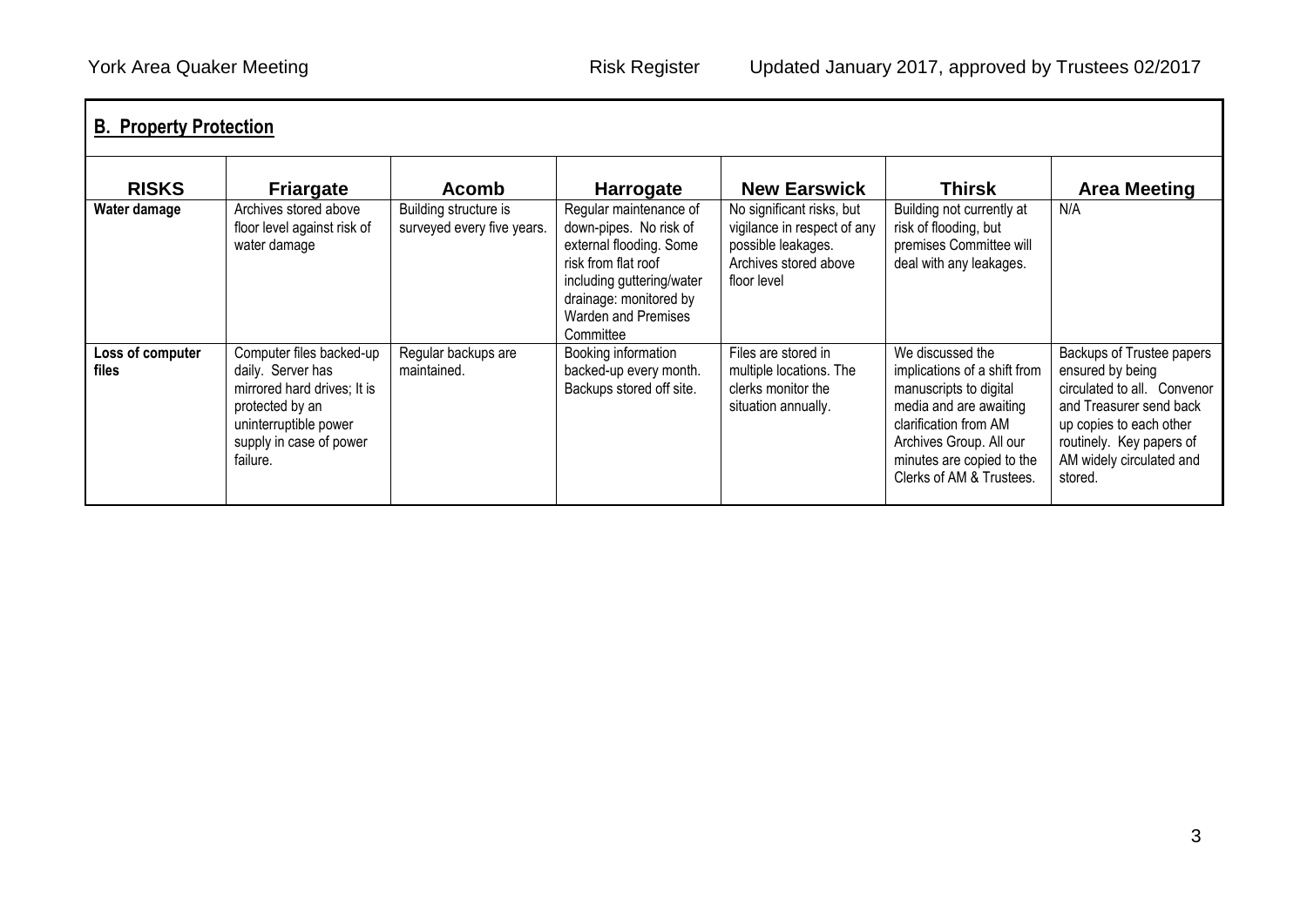| <b>C. Financial Risks</b><br><b>RISKS</b>                           |                                                                                                                                                                                  | Acomb                                                                                                                                                   |                                                                                                                                                                                                                   | <b>New Earswick</b>                                                                                                                                                                                                                                                                                                                    | <b>Thirsk</b>                                                                                                                                                                            | <b>Area Meeting</b>                                                                                                                                                                                            |
|---------------------------------------------------------------------|----------------------------------------------------------------------------------------------------------------------------------------------------------------------------------|---------------------------------------------------------------------------------------------------------------------------------------------------------|-------------------------------------------------------------------------------------------------------------------------------------------------------------------------------------------------------------------|----------------------------------------------------------------------------------------------------------------------------------------------------------------------------------------------------------------------------------------------------------------------------------------------------------------------------------------|------------------------------------------------------------------------------------------------------------------------------------------------------------------------------------------|----------------------------------------------------------------------------------------------------------------------------------------------------------------------------------------------------------------|
| <b>Reduced income</b>                                               | <b>Friargate</b><br>Income and expenditure<br>are routinely monitored by<br>staff, the Treasurer,<br><b>Resources Committee</b><br>and by the Friargate<br><b>Building Group</b> | Lettings cover PM running<br>expenses, and members<br>give generously. PM<br>receives annual budget &<br>accounts and would take<br>any required action | <b>Harrogate</b><br>Routine monitoring by<br>Treasurer and<br>Subscriptions Officer, and<br>by Premises/Finance<br>Committee                                                                                      | Routine monitoring by<br>Finance Committee and<br>Treasurer                                                                                                                                                                                                                                                                            | Routine monitoring by<br>Treasurer's group within<br>the Finance Committee.                                                                                                              |                                                                                                                                                                                                                |
| <b>Investments lose</b><br>value                                    | No longer applicable                                                                                                                                                             | N/A                                                                                                                                                     | N/A                                                                                                                                                                                                               | Routine monitoring by<br>Finance Committee and<br>Treasurer                                                                                                                                                                                                                                                                            | Monitored by the<br>Finance group within the<br>Finance Committee.                                                                                                                       |                                                                                                                                                                                                                |
| <b>Expenditure too</b><br>high in relation to<br>income or reserves | Income and expenditure<br>are routinely monitored by<br>staff, the Treasurer,<br><b>Resources Committee</b><br>and by the Friargate<br><b>Building Group</b>                     | Reserves policy ensures<br>sufficient reserves to<br>maintain building to a high<br>standard                                                            | Routine monitoring of<br>lettings and expenditure<br>by Treasurer and<br>Subscriptions Officer and<br>by Warden and<br>Premises/Finance<br>Committee.<br>Reserves policy defined<br>monitored and<br>implemented. | An annual budget is<br>prepared and both<br>income and expenditure<br>monitored against this by<br>Finance Committee and<br>the Treasurer on a<br>regular basis. Final<br>donations to BYM and<br>other Quaker bodies are<br>agreed by LBM in the light<br>of Finance Committee's<br>recommendations<br>following year<br>end results. | Review by Finance &<br>Premises Committee, We<br>now propose to have<br>operational funds, a<br>sinking fund and a<br>reserves policy in line with<br><b>Trustees</b><br>recommendations | Annual review of<br>consolidated accounts by<br>Trustees, advised by<br>Auditors<br>An annual budget is<br>prepared and both income<br>and expenditure<br>monitored against this by<br>Treasurer and Trustees. |
| Unwise grants                                                       | <b>Collections Committee</b><br>vets all requests                                                                                                                                | We do not make any<br>grants                                                                                                                            | Small Approved budget,<br>and all requests carefully<br>considered a by Group<br>consisting of Treasurer,<br>Elder & Overseer.                                                                                    | LBM approves grants.                                                                                                                                                                                                                                                                                                                   | N/A                                                                                                                                                                                      |                                                                                                                                                                                                                |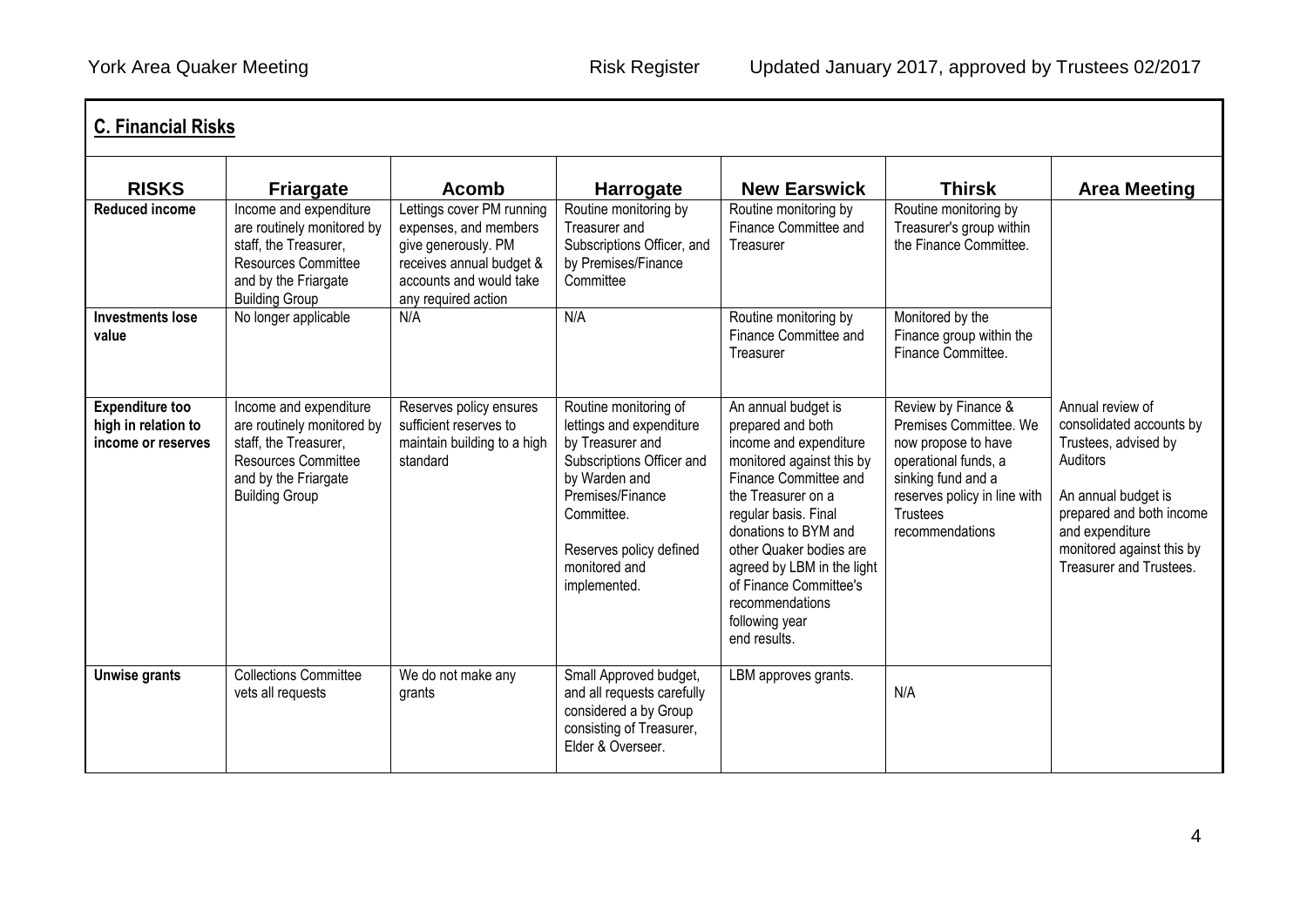| <b>RISKS</b>      | <b>Friargate</b>                                                                                                                                                                                                                                                                                   | <b>Acomb</b>                                                  | <b>Harrogate</b>                                                                                                            | <b>New Earswick</b>                                                                                                                                                                                                                                                                                                                 | <b>Thirsk</b>                                                                                                              | <b>Area Meeting</b>                                                                               |
|-------------------|----------------------------------------------------------------------------------------------------------------------------------------------------------------------------------------------------------------------------------------------------------------------------------------------------|---------------------------------------------------------------|-----------------------------------------------------------------------------------------------------------------------------|-------------------------------------------------------------------------------------------------------------------------------------------------------------------------------------------------------------------------------------------------------------------------------------------------------------------------------------|----------------------------------------------------------------------------------------------------------------------------|---------------------------------------------------------------------------------------------------|
| <b>Dishonesty</b> | Double entry book-<br>keeping system. Business<br>Manager reconciles all<br>transactions to bank<br>monthly. Treasurer<br>checks reconciliations<br>and transactions recorded<br>against invoices and bills.<br>All cash received<br>counted, bagged, and<br>held in safe within locked<br>office. | <b>Procedures</b><br>recommended by<br>Trustees are followed. | Procedures for checks<br>and safeguards in place<br>in accordance with<br>requirements of<br>Memorandum of<br>Understanding | All collections are<br>recorded and verified by a<br>second signatory. All<br>significant spending is<br>authorised by LBM.<br>Treasurer reports<br>quarterly to LBM. No cash<br>payments are made, and<br>there are two signatories<br>on all cheques. Annual<br>accounts prepared by the<br>auditors of Area Meeting<br>accounts. | Safeguards within current<br>procedures under review.<br>2 persons now check<br>donations and written<br>record of amount. | Annual audit of accounts.<br>AM Funds: Treasurer and<br>Convenor authorise<br>payments over £500. |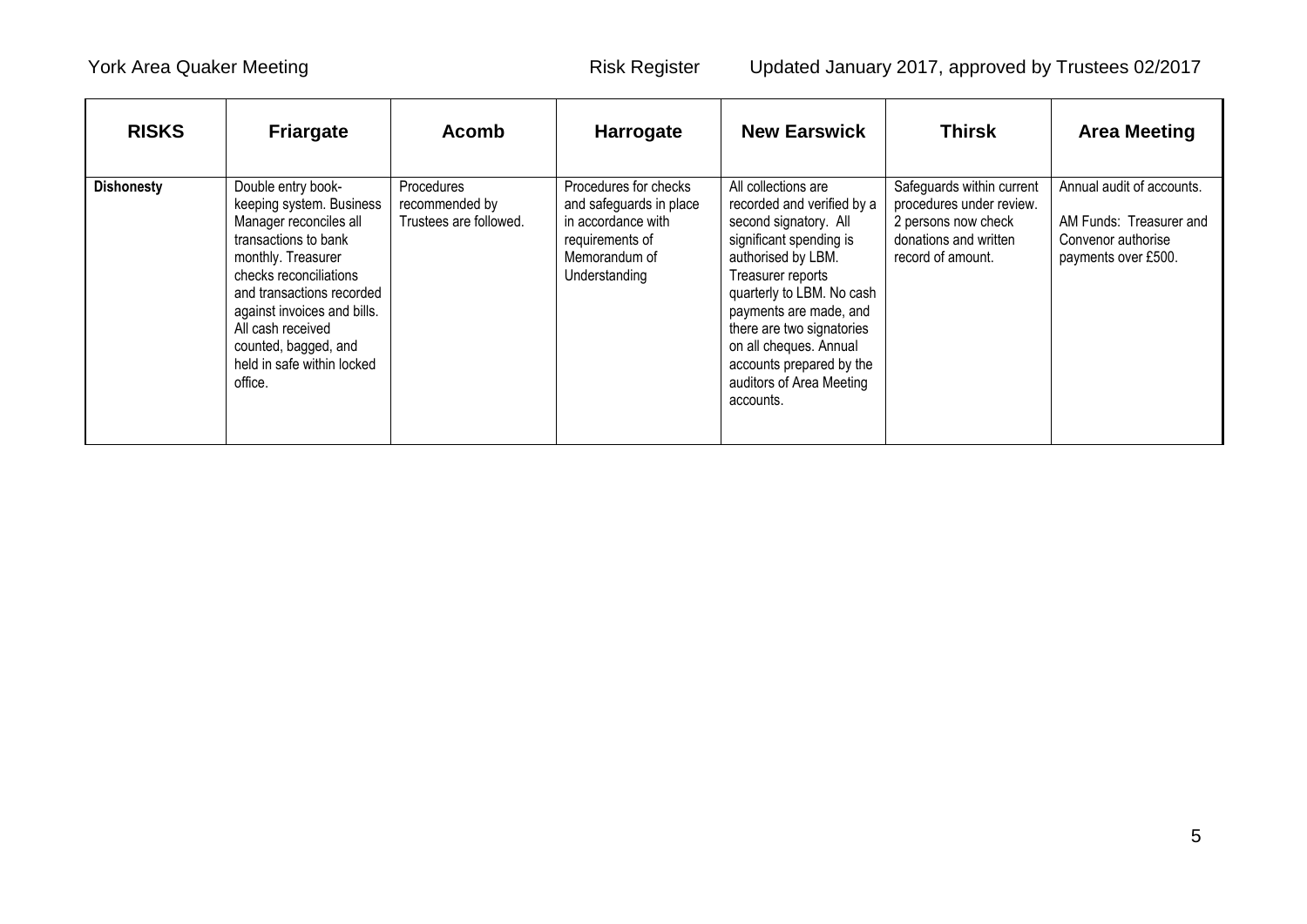|                                                                                                                         | D. Health and Safety                                                                                                                                                  |                                                                                                                                                                                   |                                                                                                                                              |                                                                                                                                     |                                                                                                                                                                   |                                    |  |  |
|-------------------------------------------------------------------------------------------------------------------------|-----------------------------------------------------------------------------------------------------------------------------------------------------------------------|-----------------------------------------------------------------------------------------------------------------------------------------------------------------------------------|----------------------------------------------------------------------------------------------------------------------------------------------|-------------------------------------------------------------------------------------------------------------------------------------|-------------------------------------------------------------------------------------------------------------------------------------------------------------------|------------------------------------|--|--|
| <b>RISKS</b>                                                                                                            | <b>Friargate</b>                                                                                                                                                      | <b>Acomb</b>                                                                                                                                                                      | <b>Harrogate</b>                                                                                                                             | <b>New Earswick</b>                                                                                                                 | <b>Thirsk</b>                                                                                                                                                     | <b>Area Meeting</b>                |  |  |
| Fire                                                                                                                    | Notices explain<br>procedures for<br>evacuation. Electrical<br>equipment is tested<br>regularly and staff are<br>vigilant for potential fire<br>hazards.              | Regular fire safety<br>checks. Signs indicate<br>procedures for evacuation                                                                                                        | Users informed of<br>evacuation procedures.<br>Regular fire safety check                                                                     | Notices explain<br>procedures for evacuation<br>Fully automatic fire alarm<br>system for evacuation.<br>System checked weekly.      | Notice explains<br>procedures for<br>evacuation, and users are<br>advised<br><b>Regular Fire Safety</b><br><b>Checks of Extinguishers</b><br>and automatic alarms | Insurance of buildings in<br>place |  |  |
| <b>Emergency Exits</b><br>can they be opened<br>from the inside<br>without a key<br>whenever the<br>building is in use? | Yes                                                                                                                                                                   | Emergency exits can all<br>be opened without keys<br>from the inside                                                                                                              | Yes                                                                                                                                          | Yes                                                                                                                                 | <b>Emergency Exits are</b><br>opened from inside<br>without a key whenever<br>the building is in use                                                              | N/A                                |  |  |
| Tripping up etc                                                                                                         | Staff are vigilant as to<br>loose rails, trailing cables,<br>upturned carpet edges etc                                                                                | No trailing wires or other<br>hazards                                                                                                                                             | Warden checks for<br>hazards with warnings to<br>users as necessary.<br>Annual safety inspection<br>carried out by Warden<br>and H&S Officer | Trip hazards identified<br>and minimised<br>appropriately<br>Salt to clear ice for<br>entrance path kept at<br><b>Meeting House</b> | Trip hazards identified<br>and minimised<br>appropriately                                                                                                         | N/A                                |  |  |
| Working at height<br>(ie. off chairs, tables,<br>ladders and<br>stepladders)                                            | Safe working practices<br>are adopted. A budget<br>proposal will be made to<br>buy a more stable ladder<br>to be used to change light<br>bulbs in the Meeting<br>Room | No unqualified persons<br>are authorised to work at<br>height and professional<br>tradesmen working at<br>height are responsible for<br>following their own safety<br>guidelines. | Warden and cleaner<br>reminded of safety<br>procedures                                                                                       | Single storey building.<br>Access to loft restricted                                                                                | Caretaker and members<br>advised not to use chairs<br>or ladders to gain height,<br>appropriately insured<br>trades people brought in<br>as required              |                                    |  |  |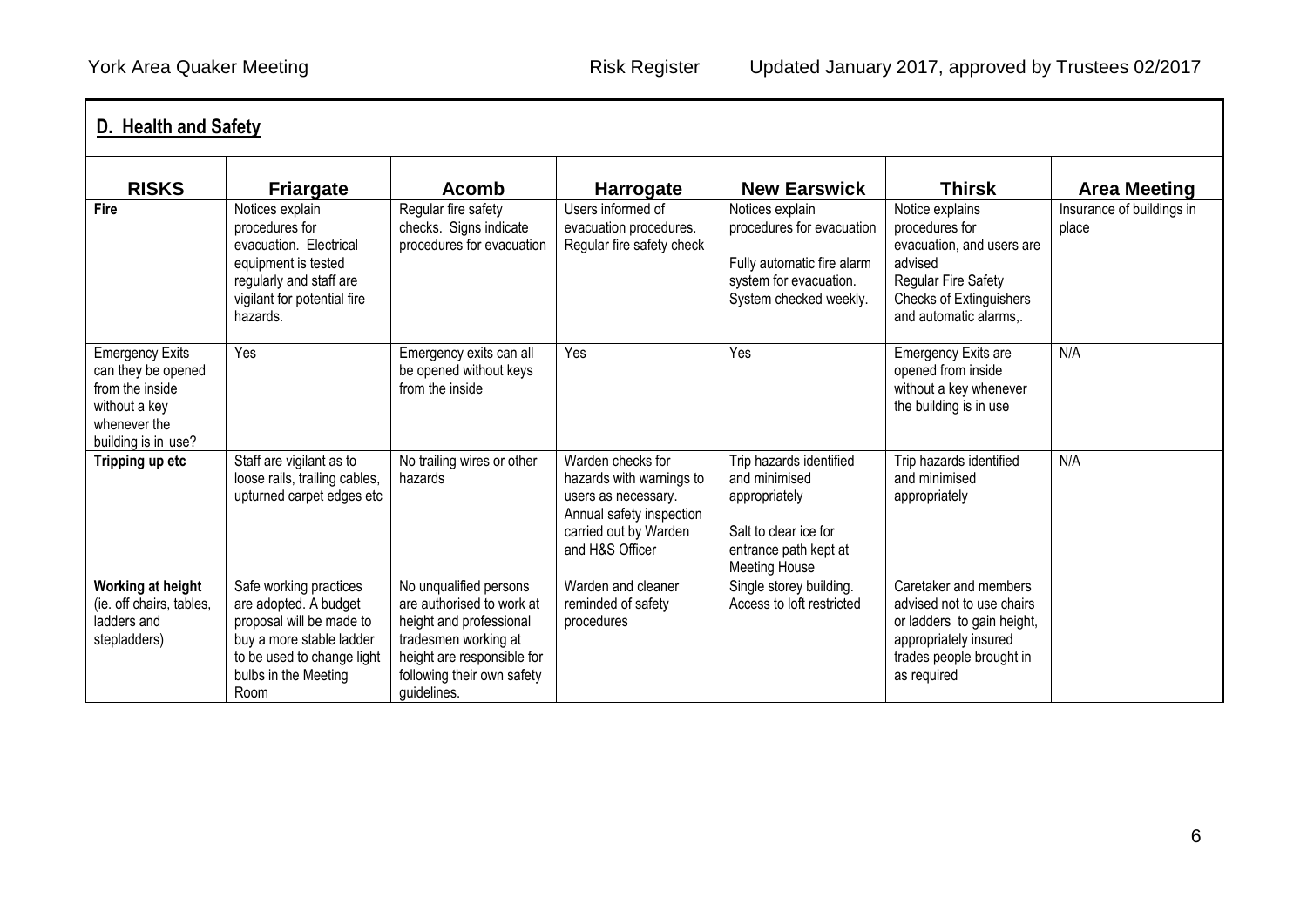| <b>RISKS</b>                             | <b>Friargate</b>                                                                                                                                                                                                                                                                                                                                                                            | <b>Acomb</b>                                                 | <b>Harrogate</b>                                                                                                                                                                                                                                                                                               | <b>New Earswick</b>                                                                                                                                                                                                                                                                                    | <b>Thirsk</b>                                                                                                                                                 | <b>Area Meeting</b> |
|------------------------------------------|---------------------------------------------------------------------------------------------------------------------------------------------------------------------------------------------------------------------------------------------------------------------------------------------------------------------------------------------------------------------------------------------|--------------------------------------------------------------|----------------------------------------------------------------------------------------------------------------------------------------------------------------------------------------------------------------------------------------------------------------------------------------------------------------|--------------------------------------------------------------------------------------------------------------------------------------------------------------------------------------------------------------------------------------------------------------------------------------------------------|---------------------------------------------------------------------------------------------------------------------------------------------------------------|---------------------|
| <b>Hazardous activities</b>              | Procedures are in place<br>to ensure compliance with<br>Health & Safety<br>Regulations, and advises<br>volunteers and<br>contractors about<br>hazardous activities                                                                                                                                                                                                                          | No significant risk                                          | Appropriate notices<br>displayed.<br>All contractors advised of<br>possible risks. If sole<br>worker, members of<br>Meeting present or on<br>call.                                                                                                                                                             | Screen that divides rooms<br>operated only by<br>responsible adults.<br>Appropriate step-stools<br>and ladders available for<br>use. All contractors<br>advised of possible risks.<br>If sole worker, members<br>of Meeting present or on<br>call                                                      | No significant risks                                                                                                                                          | N/A                 |
| Kitchen safety                           | Cleaning materials are<br>stored out of reach of<br>children. Any food left in<br>the refrigerator is thrown<br>away. There are warning<br>notices near the hot water<br>taps and boiler. The<br>kitchen is cleaned<br>regularly. Internal and<br>external users are<br>required to sign an<br>agreement and to sign a<br>check list of completed<br>actions before leaving the<br>building | Hazardous materials are<br>kept out of reach of<br>children. | Hazardous materials<br>locked away. The Warden<br>regularly checks the<br>refrigerator for perishable<br>items that require<br>disposal.<br>Prominent warning notice<br>on water boiler.<br>Kitchen checked and<br>cleaned as necessary 3<br>times a week. Full clean<br>weekly. Deep cleaned<br>twice a year. | Access to kitchen<br>controlled by hirer, or<br>Friend on duty. Cleaning<br>materials on high shelf.<br>No fridge, and no fresh<br>food stored in building.<br>Prominent warning notice<br>on water boiler.<br>Kitchen checked and<br>cleaned as necessary<br>three times weekly. Full<br>clean weekly | Cleaning materials stored<br>in cupboards. Perishable<br>foods stored occasionally.<br>Kitchen checked and<br>cleaned regularly.<br>Warning notice on boiler. | N/A                 |
| <b>Accidents and</b><br><b>First Aid</b> | First Aid box is kept in<br>kitchen. Incidents are<br>recorded in Accident<br>Book. CYPC also keep a<br>file to record incidents.<br>This is reviewed by the<br>Committee.                                                                                                                                                                                                                  | There is a first aid box in<br>the kitchen                   | First Aid Box in kitchen.<br>Accident Book is<br>maintained. All users<br>advised to have mobile<br>phone to summon<br>emergency services.                                                                                                                                                                     | First Aid Box and<br>Accident Book in kitchen,<br>with advisory note in<br>cloakroom. All users<br>advised to have mobile<br>phone to summon<br>emergency services                                                                                                                                     | First Aid Box in kitchen<br>cupboard with notice on<br>the door, contents<br>checked regularly, also<br>Book in kitchen to record<br>hazards/accidents        | N/A                 |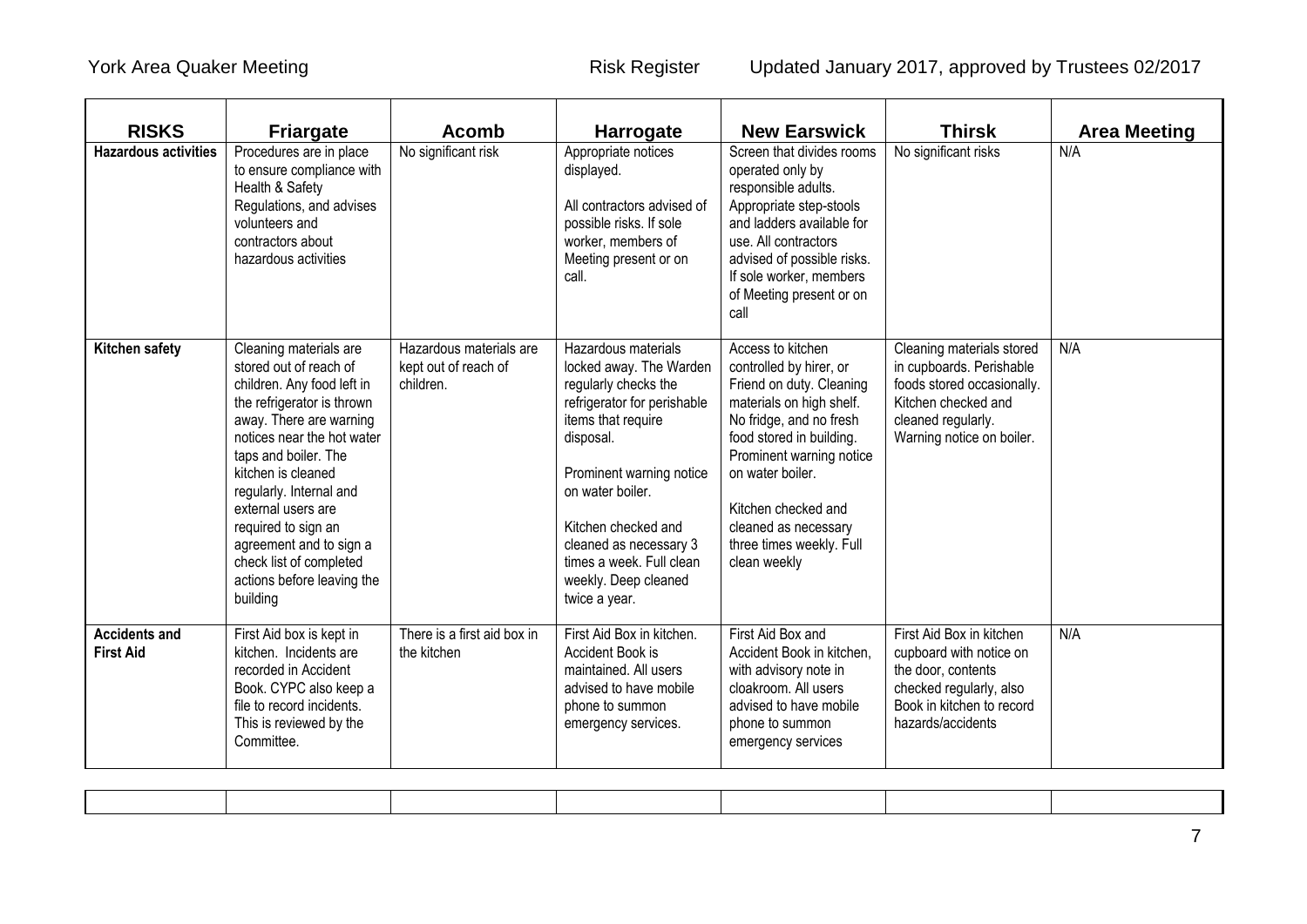| <b>RISKS</b>      | <b>Friargate</b>                                                                            | <b>Acomb</b>                                                                                  | <b>Harrogate</b>                                     | <b>New Earswick</b>                                                                                                             | <b>Thirsk</b>                                        | <b>Area Meeting</b> |
|-------------------|---------------------------------------------------------------------------------------------|-----------------------------------------------------------------------------------------------|------------------------------------------------------|---------------------------------------------------------------------------------------------------------------------------------|------------------------------------------------------|---------------------|
| Getting locked in | Duty staff check building<br>when locking up. It is<br>possible to get out without<br>keys. | The Meeting House is<br>very small - checking is<br>on the checklist for those<br>locking up. | Exit by back door and fire<br>doors always possible. | Users advised to check<br>building, including toilets,<br>before locking up. All<br>external doors can be<br>opened from inside | Users advised to check<br>building before locking up |                     |
|                   |                                                                                             |                                                                                               |                                                      | without a kev.                                                                                                                  |                                                      |                     |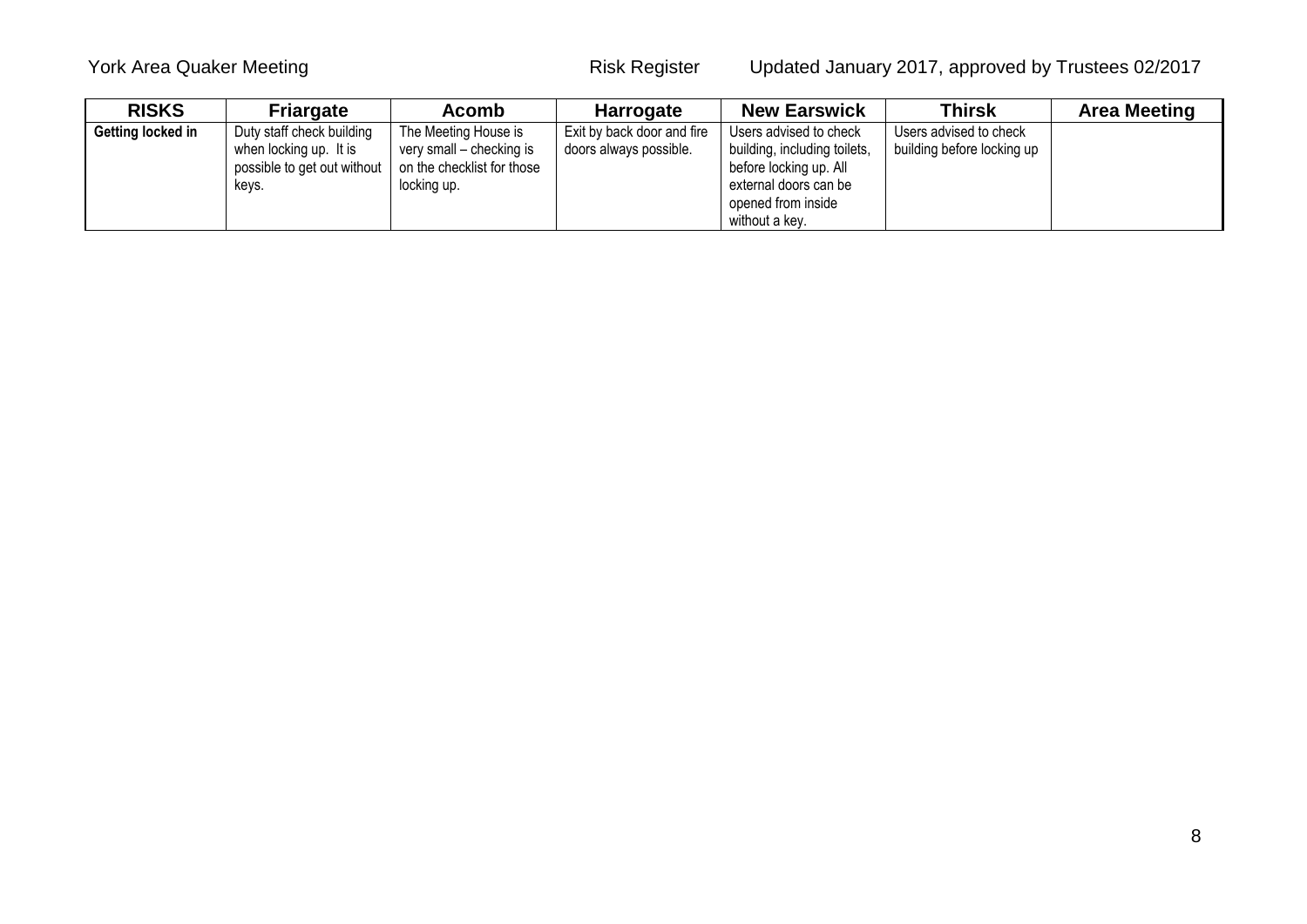| <b>RISKS</b>                  | <b>Friargate</b>                                                                                                                                                                                                                                                                                                                                                                                                                                                   | <b>Acomb</b>                                                 | <b>Harrogate</b>                                                                                                                                                                                                                                                   | <b>New Earswick</b>                                                                           | <b>Thirsk</b>                                                                     | <b>Area Meeting</b>                                                                                                           |
|-------------------------------|--------------------------------------------------------------------------------------------------------------------------------------------------------------------------------------------------------------------------------------------------------------------------------------------------------------------------------------------------------------------------------------------------------------------------------------------------------------------|--------------------------------------------------------------|--------------------------------------------------------------------------------------------------------------------------------------------------------------------------------------------------------------------------------------------------------------------|-----------------------------------------------------------------------------------------------|-----------------------------------------------------------------------------------|-------------------------------------------------------------------------------------------------------------------------------|
| <b>Disability legislation</b> | Wheelchair access is now<br>provided to all parts of the<br>building. Procedures for<br>evacuation of wheel-chair<br>users have been<br>previously approved by<br>the Fire Officer. However,<br>no fire officers are now<br>available to advise us.<br>Elders have published<br>advice for the safe.<br>orderly evacuation of the<br>building in the case of fire<br>or other incident and will<br>be holding a rehearsal<br>shortly after Meeting for<br>Worship. | Fully compliant with DDA<br>except for one room<br>upstairs. | Wheelchair access, but<br>not to upstairs rooms (or<br>to Courtyard without<br>assistance). Procedures<br>for evacuation of wheel-<br>chair users approved by<br>Fire Officer. Disabled<br>toilet available.<br>Working towards<br>becoming fully DDA<br>compliant | Wheelchair access to all<br>parts of the building.                                            | Fully DDA compliant                                                               | AM holds meetings in local<br>Meeting Houses.                                                                                 |
| <b>Data Protection</b>        | Compliance checked and<br>confirmed                                                                                                                                                                                                                                                                                                                                                                                                                                | Compliance checked and<br>confirmed                          | Compliance checked and<br>confirmed<br>Personal Financial details<br>secure and restricted.                                                                                                                                                                        | Compliance checked and<br>confirmed                                                           | Compliance checked and<br>confirmed                                               | <b>BYM holds Data Protection</b><br>Certificate. We follow their<br>advice and are therefore<br>compliant. ICO<br>Registered. |
| <b>Waste disposal</b>         | Arrangements that<br>comply with York City<br>Waste Acceptance criteria                                                                                                                                                                                                                                                                                                                                                                                            | We generate almost none                                      | Arrangements that<br>comply with Waste<br>Acceptance criteria                                                                                                                                                                                                      | Waste is sorted for<br>recyclables, taken home<br>by members and<br>disposed of appropriately | Arrangements that<br>comply with Waste<br>Acceptance criteria for<br>Hambleton DC |                                                                                                                               |
| <b>Employment law</b>         | Arrangements for<br>appointments confirmed<br>with Trustees                                                                                                                                                                                                                                                                                                                                                                                                        | No employees                                                 | Arrangements for<br>appointments confirmed<br>with Trustees via<br><b>Employment Sub Group</b>                                                                                                                                                                     | No employees                                                                                  | Arrangements for<br>appointments to be<br>confirmed with Trustees                 | Trustees advise on terms<br>of appointments as<br>necessary, and review<br>contractual arrangements                           |